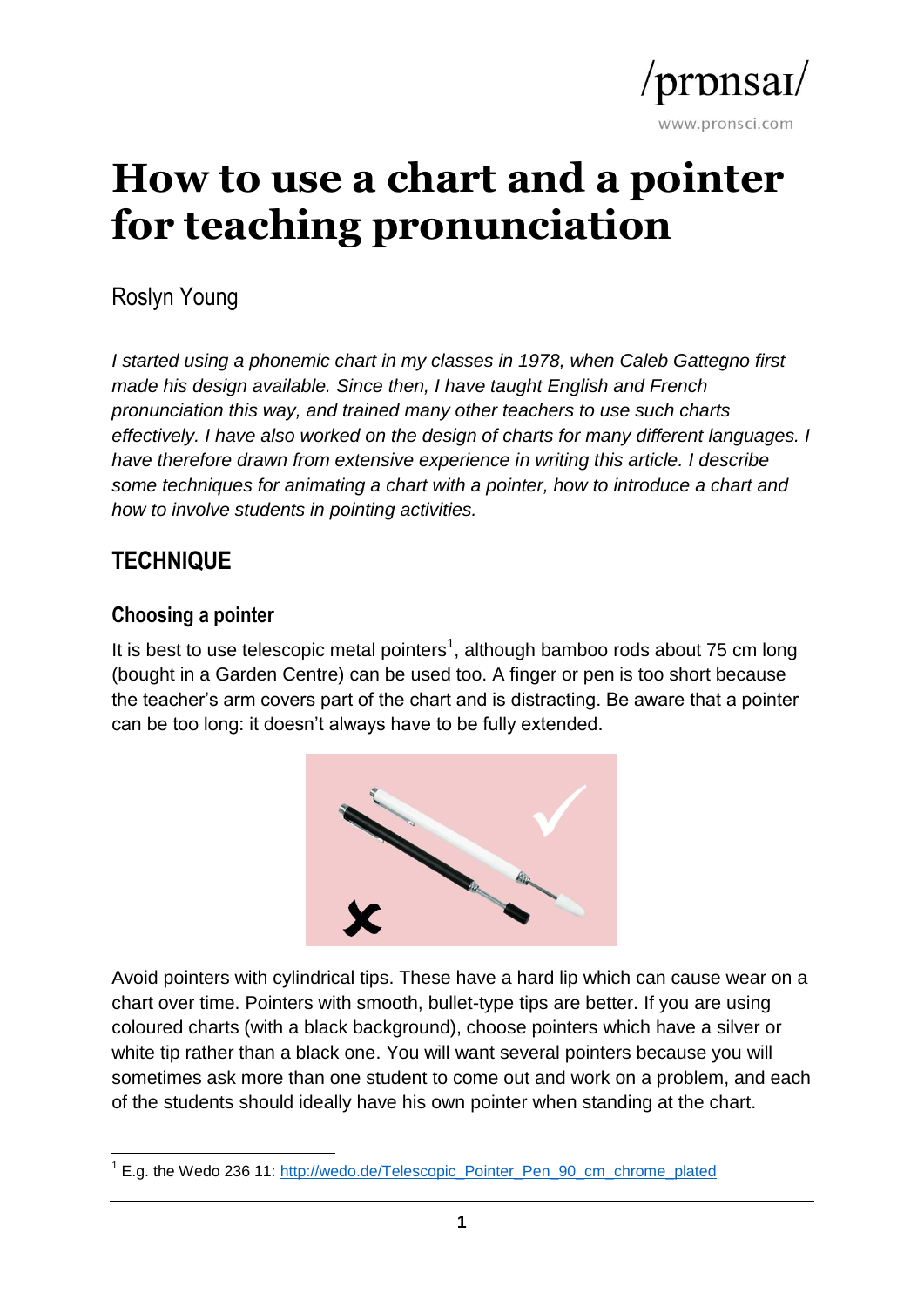

Pointers will bend if mishandled. They are tools, not toys. Don't let students play with them.

#### **Where to stand**

The person pointing should stand to one side of the chart so that his body does not obscure what is being pointed. And you should never forget to set a good example in this!

You will be familiar with the layout of the chart you use and will know what you are about to point, so you only need to have an oblique view of the chart to be sure that you are pointing accurately. If you are right-handed, you can stand on the right-hand side of the chart with your body open to the room, which allows you to remain aware of the class while pointing.



*Pointing on a PronSci British English colour chart while remaining open to the class*

Right-handed students will find it most natural to stand to the left of the chart; students need to be able to look at it carefully while they are pointing.

## **Preparing yourself to point**

Pointing at rectangles on a piece of paper on your desk or picking out rectangles on your computer screen is not the same as standing to one side of a chart and using a 75 cm pointer, with the class watching.

Before you use a chart with students, put it on a wall, stand to one side and point words and phrases. Vary what you do: speed up and slow down; shorten and lengthen your pointer; move closer to the chart, and further away; point from the other side. Work until you can handle any word or phrase with confidence.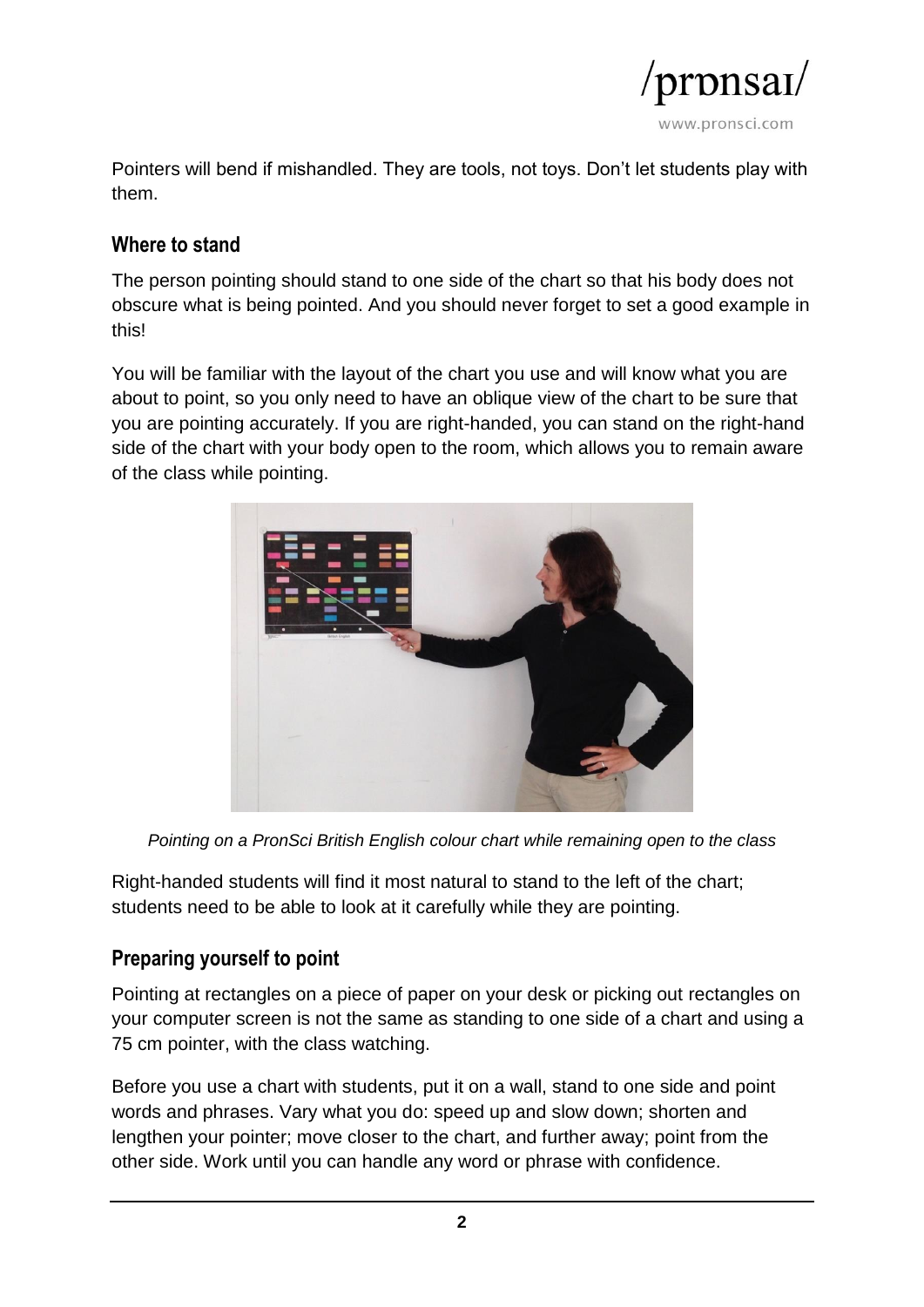

#### **How to point**

If students are to 'read' a sequence, your pointing must be precise. The tip of the pointer touches the rectangle cleanly, then the pointer is lifted off the surface and moved smoothly to the next rectangle. It should not skid on a rectangle and it should not be waved around between touches.

Notice that I use the word 'touch' not 'tap'. The pointer is not used to hit the chart. The concept of a 'touch' is that the tip of the pointer comes to a perceptible stop on a rectangle before the teacher moves it on. For larger classes, the time one needs to remain on a rectangle will have to increase slightly.

To signal that you are about to start pointing a sequence, it can be helpful to tap the wall audibly a couple of times with the pointer to draw the students' attention to the new activity.

Sometimes you will hesitate in the middle of pointing a sequence, unsure of which rectangle to touch. When this happens (and it happens to everyone), move the pointer off the chart completely until you decide which rectangle to touch next. It is then often best to complete the sequence, 'apologise', and indicate that you will point the whole sequence again from the start.

# **INTRODUCING A CHART**

In this section I describe some dedicated work on pronunciation that I would do at the beginning of any English course. I begin with pronunciation for two main reasons. Firstly, unlike grammar and vocabulary, all of pronunciation is potentially requred from the start. Thus all its elements should be made available to students early and then improved during the course, rather than being added one-by-one as the course unfolds. Secondly, pronunciation is a motor skill which benefits from having as much practice as possible in the presence of a teacher who provides her expert evaluation and feedback. It is worth giving students the full time of a course for this practice.

#### **Starting with sounds and sequences of sounds**

It would be a mistake to teach all the sounds on a chart before starting to create sequences of sounds. To do so would be to 'teach the chart' rather than teaching the language.

It is best to work with sequences as early as possible, even when only a few sounds are in circulation, for at least three reasons (which I discuss in more detail in a companion article, linked at the end of this one):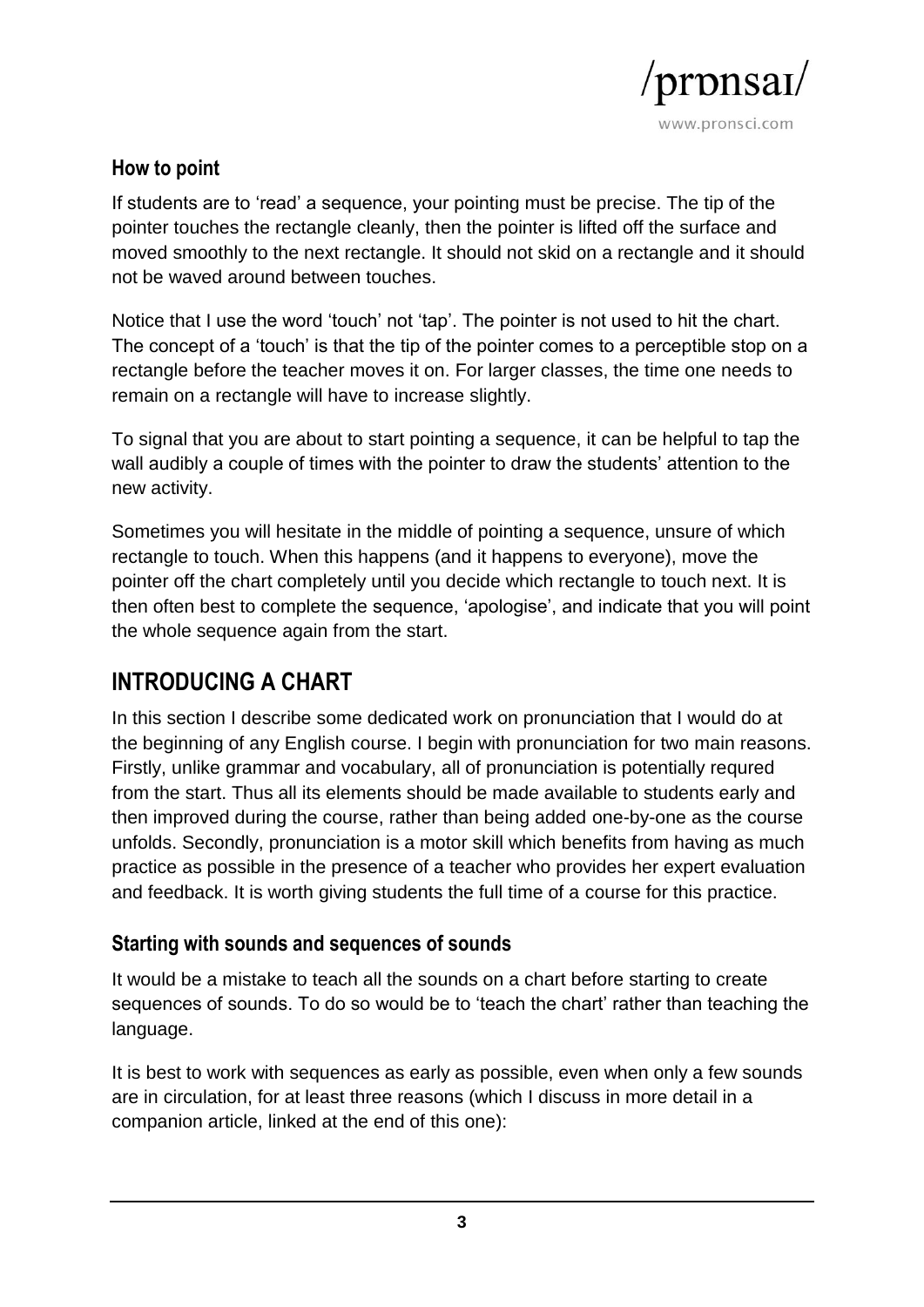

- 1. It shows the students what the motor learning task for a sound is actually going to be: not only to say the sound in isolation but to explore, practise and master its various articulations as these appear in combination with the various articulations of other sounds.
- 2. It allows the teacher to integrate the learning of other aspects of L2 pronunciation with the learning of sounds. These other phenomena typically manifest themselves over stretches of speech that are longer than a single sound. For the learning of a complex motor skill like pronunciation, there has to be a regular interplay from the start between the production of sounds *per se* and their production within a fuller context. Students intuitively understand the need for this, and enjoy exploring the other aspects of L2 even with a very limited palette of sounds.
- 3. It reduces the pressure students feel to memorise the chart.

To begin work with a chart, start by introducing a few vowels. Choose vowels which are likely to be easy for your students, because you want them to enter the activity of speaking L2 with some confidence and early success. You can then start adding consonants one by one, combining each in as many potentially useful ways as possible with the sounds already in circulation before introducing a new sound. I borrow the terminology of 'ringing the changes' to describe this.<sup>2</sup> So, for example, for English:

*/i:/, /ɑ:/, /i:t/, /ɑ:t/, /ti:/, /tɑ:/, /ti:t/, /tɑ:t/, /ɔː/, /tɔːt/, etc*

Start with common vowels and consonants so that you can easily create sequences which grow in length while the number of sounds used remains limited:

*tea, team, steam, steamer, a steamer.* 

*elle, belle, elle est belle, qu'elle est belle ! Mais qu'elle est belle !* 

*sí, así, es así, no es así, y no es así.*

Just as mayonnaise is made by stirring continuously and adding the oil a few drops at a time, sounds are best taught by starting with a small set of vowels and consonants and varying the ways of arranging them. You can then start inviting students to come to the chart and point; this reveals how they are doing, and

**ENVICE 2012**<br><sup>2</sup> For those unfamiliar with this phrase, it derives from the practice of ringing a set of church bells. Each order of striking the bells is called a 'change'. In order to 'ring the changes', all the variations of striking patterns are rung, bringing the peal back to its starting point. Of course, in teaching, one should never be as mechanical as this.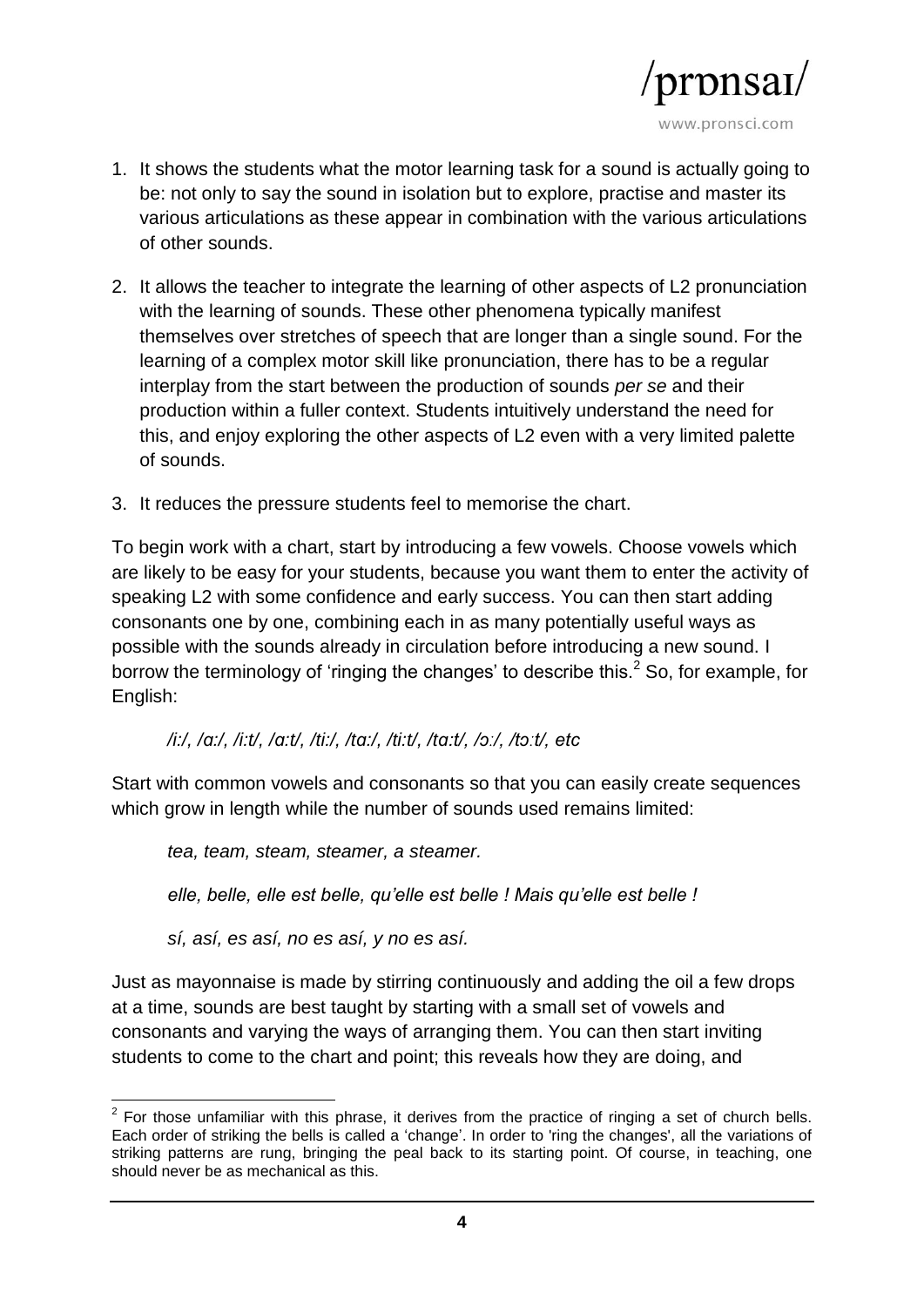

therefore how you are doing. Working this way, students are happy to spend a couple of hours or more being introduced to the pronunciation of L2 through the chart.

This work does not have to leave students with more than an initial practical understanding of what the pronunciation of each sound will require of them. They will not yet be at ease with difficult sounds and their combinations. This will come in time.

## **Don't lose sight of what a chart is for**

When introducing a chart, keep in mind that your task is not to teach the association of sounds and rectangles. Your task is to help your students to develop the pronunciation of sounds, and then sequences of sounds, in L2. The associations will happen of their own accord, as the students become acquainted with the chart.

# **GETTING STUDENTS TO POINT**

## **Why is it useful for a student to point?**

Getting a student to point makes him think more deeply about pronunciation. Standing at the chart, he has to consider the choices available to him (selection of sounds, pattern of stress and reduction, pitch levels, tones, etc). The other students in the class work on the same problem, and will make it obvious if they think the student who is pointing has made a mistake or if they do not understand his choices.

Like any activity where performance is required, pointing forces students to develop criteria for correctness.

Here are some common situations where the teacher might get a student to point:

- The student has a question, and pointing allows you to get him to work on the answer. E.g., he asks how to pronounce *heart*, and rather than modelling you ask him to point how he thinks it might be pronounced. This forces him to examine his criteria and also involves the rest of the class in the problem: other students can be invited to give their answers.
- A student makes a mistake and you want to discover what caused it: typically it will be that (1) he does not know how a word is pronounced, (2) he thinks he knows but is mistaken or (3) he is unable to pronounce the sounds he knows to be correct. When he points the sequence on the chart, the nature of his problem becomes clear to everyone. Again, this can involve the whole class.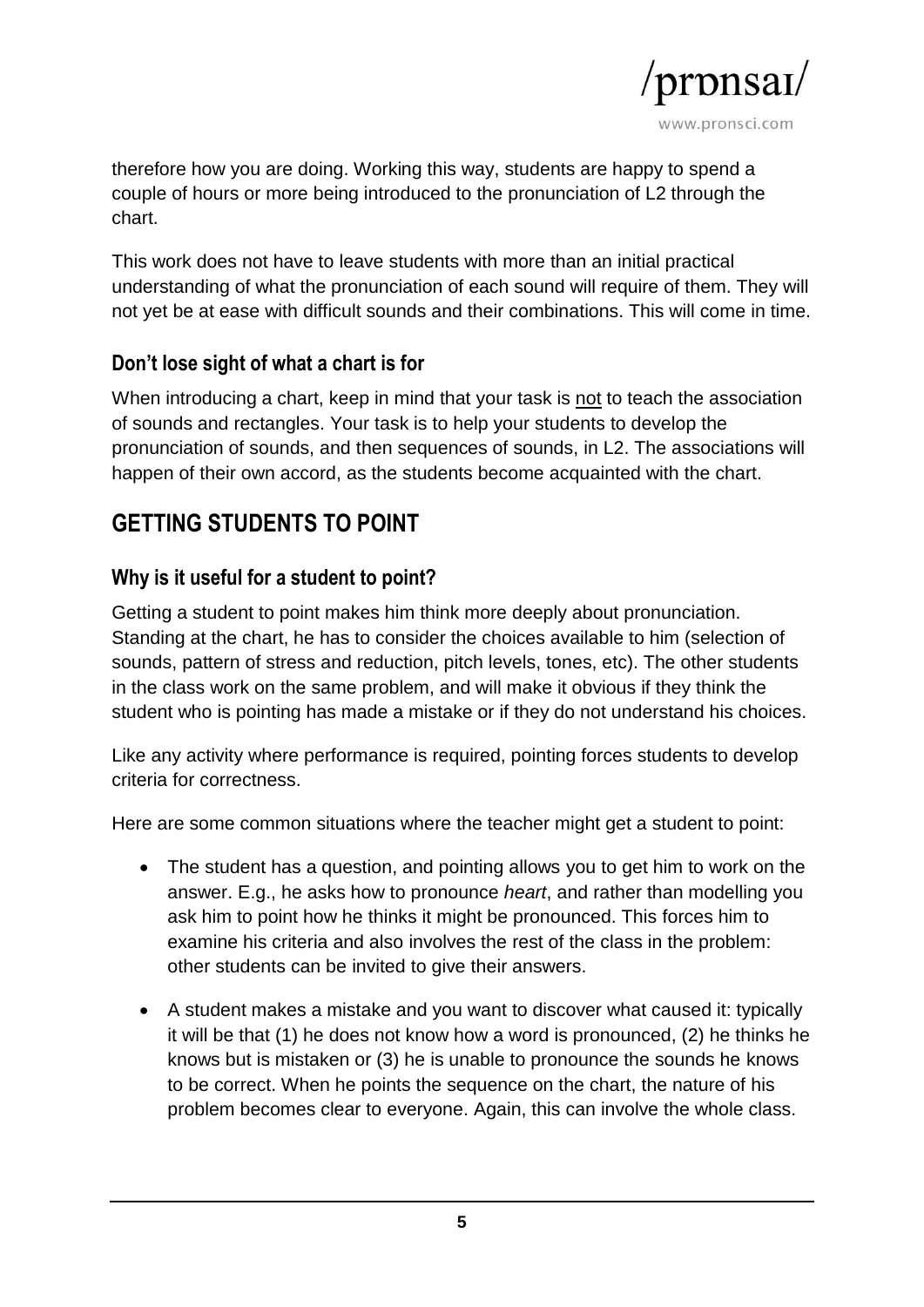

- When a sequence you have pointed has been too long for some of the students to follow, but others think they could point it. Invite one of them to try.
- You want to stop presenting new material and instead to consolidate what has already been introduced. Getting the more confident students to point sequences gives them a challenge while the other students have time to gain in confidence, following sequences which will be pointed more slowly than when you yourself point them. The class is kept together.

When a student is pointing rather than the teacher, the atmosphere in the class often becomes more collegial. Some students feel freed to participate more. For the teacher, student pointing and speaking is very revealing of her students' present competence.

#### **When should students start to point?**

Students can be invited to point on the chart very early in a course. When a chart is first being worked on, this might be after just 7 or 8 rectangles have been introduced, at the moment when attempts to memorise the chart become a danger and work that promotes learning by acquaintance is helpful.

Whenever you want students to point, you can hold out the handle end of a pointer, offering it to the class or to a particular student.

Getting students to point early also sends a positive signal about participation and taking responsibility for one's own learning.

#### **When a student is struggling with pointing**

Remember that pointing and reading pointed sequences are different activities.<sup>3</sup> Even confident students can find pointing difficult when they are close enough to a chart to point on it. If a student is struggling to find rectangles that you think he knows, ask him to step back a few paces so that he sees the view of the chart that he is more familiar with.

As a second step, you can invite another student (and even a third) to come up to the chart to help someone point a sequence. Give them their own pointers. Interesting questions often emerge when this is done.

 3 As the teacher, you will soon realise that you are better at pointing sequences than reading them, and your students are better at reading than pointing. To experience this, go to the back of the room and do what you don't normally do: follow a good student pointing a long sequence and try to read it. You will find this more difficult than you might expect.